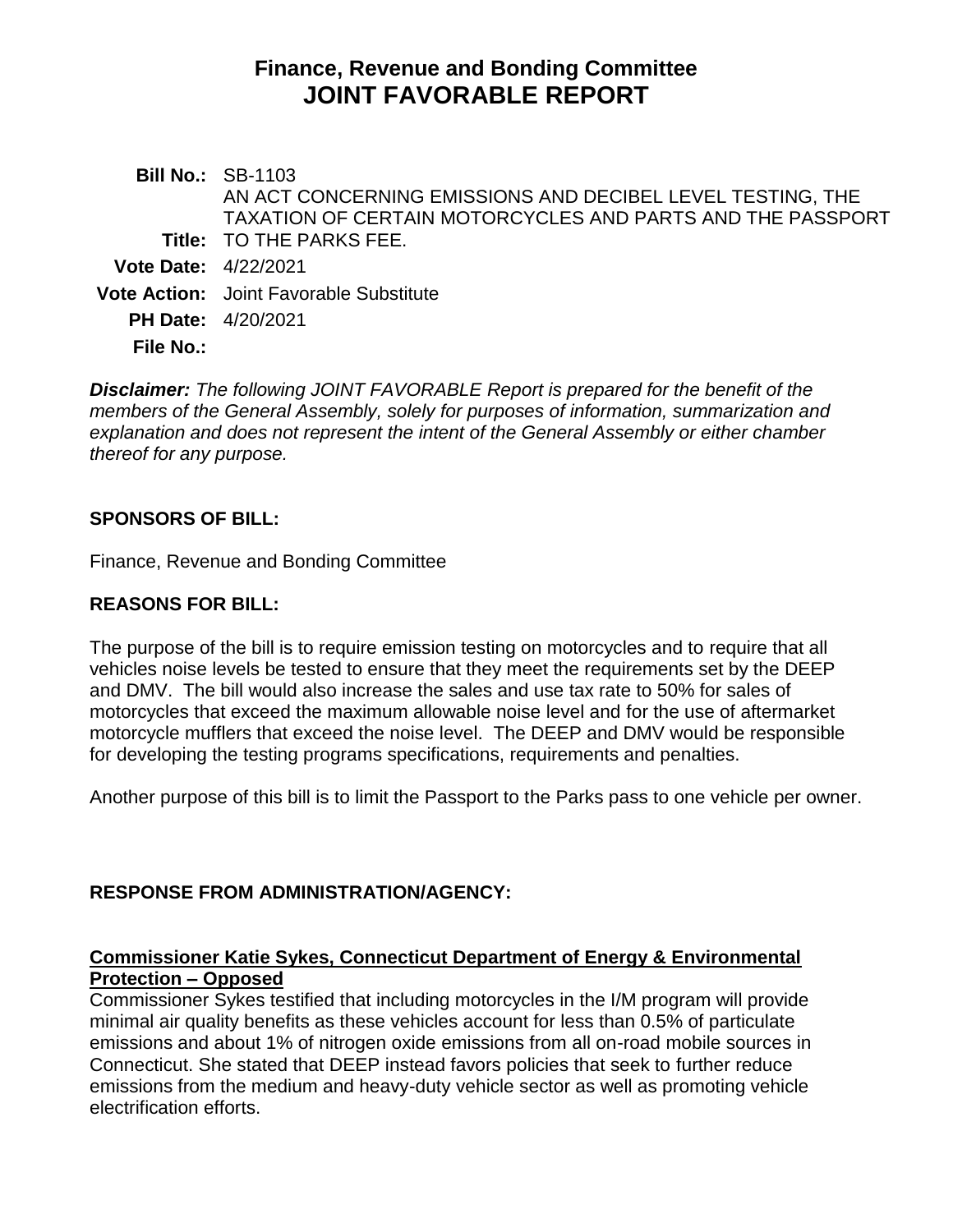Commissioner Sykes further stated that DEEP has no expertise to establish standards or to evaluate noise complaints as funding for the noise program was eliminated in 1983. Establishing noise standards for motorcycles, which would not differ significantly from DMV's existing standards, would require DEEP to hire a noise consultant. Additionally, DEEP enforcement staff do not have the equipment or training to enforce noise limitations and are fully committed to other enforcement related activities

Commissioner Sykes testified that by reducing the Passport to the Parks fee to one per vehicle per owner it would eliminate a substantial amount of revenue, perhaps close to onehalf, and require that we significantly curtail the staff-intensive services we provide to the public, which would result in the closure of campgrounds, museums and nature centers, elimination of lifeguards, and the reduction in fulltime and seasonal staff funded by the Passport to the Parks Account (35 full-time and roughly 550 seasonal employees).

#### **Commissioner Sibongile Magubane, Connecticut Department of Motor Vehicles, Opposed.**

Commissioner Magubane testified in opposition of removing the exemption of requiring motorcycles to undergo emissions testing. She testified that the DMV agrees with the testimony provided by DEEP, which states that this change would provide minimal air quality benefits, as motorcycles account for less than 0.5% of particulate emissions, and about 1% of nitrogen oxide emissions. Next, DMV's Emissions Program vendor does not have the requisite expertise, or station network, for implementation and administration, of a maximum decibel testing program. She stated that implementation of a decibel testing program will require a comprehensive analysis of the emissions station testing network, given that there are specific requirements that must be met.

The Commissioner also testified in opposition to Section 10, of the proposed bill, which provides that any person registering, or renewing a motor vehicle registration, shall only be required to pay the Park Passport fee for one vehicle. This provision will have a negative fiscal impact on the state, resulting in a substantial loss of revenue collected by the DMV.

#### **Melissa McCaw Secretary Office of Policy and Management – Opposed**

Secretary McCaw testified that by Implementing the proposed new motorcycle emission inspection program and the motor vehicle decibel level inspection program would result in substantial unbudgeted administrative costs to the Department of Motor Vehicles and the Department of Energy and Environmental Protection. The associated costs include but are not limited to entering into a contract with an emission vendor to add as a service the additional tests and equipping of emissions stations with decibel measuring equipment. Furthermore, the Passport to Parks Fund would take a substantial undetermined revenue loss by limiting the Passport to the Parks fee to one vehicle. The reduction of revenue to this fund would reduce the Connecticut State Park system's resources and require appropriations from the General Fund.

## **NATURE AND SOURCES OF SUPPORT:**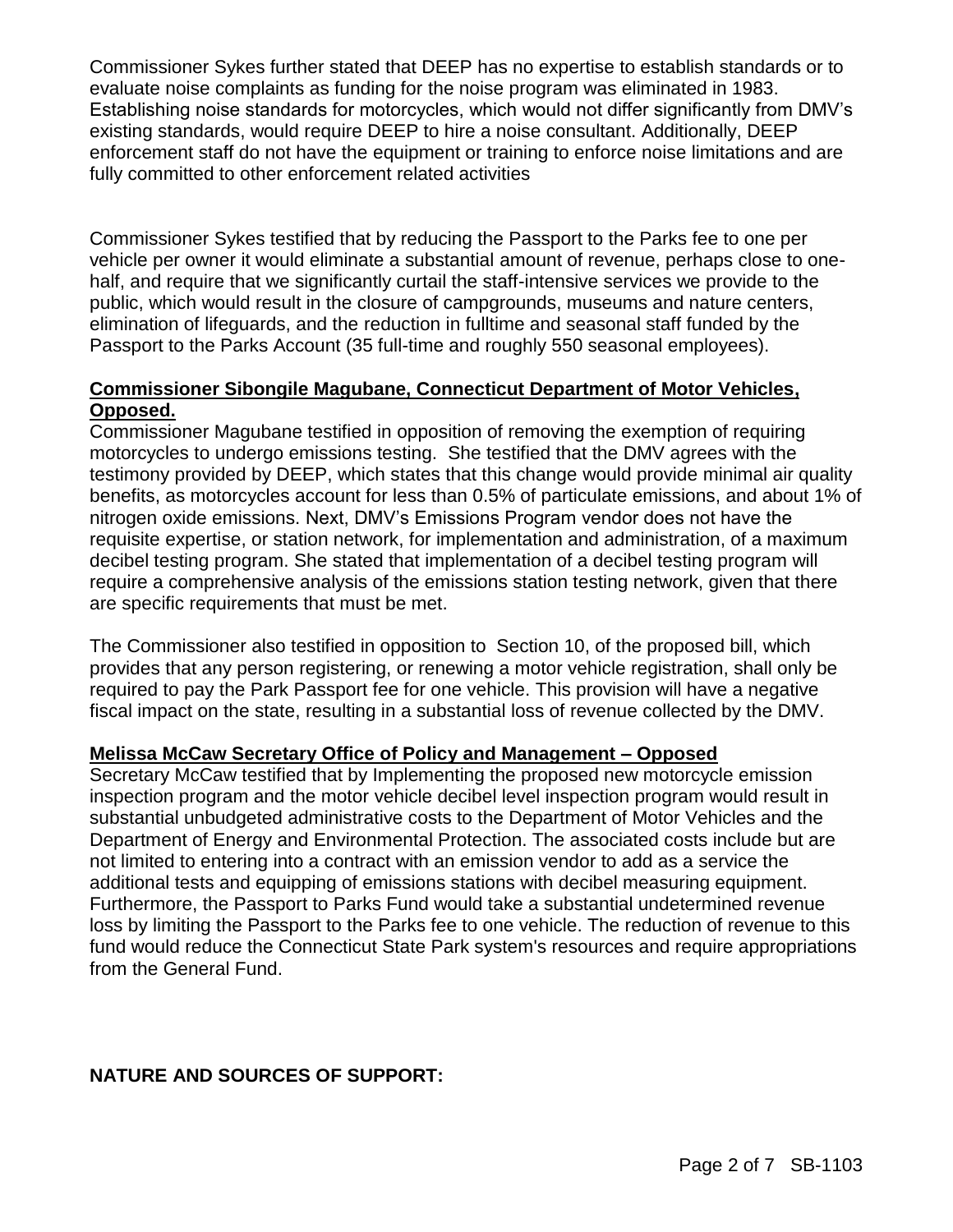# **NATURE AND SOURCES OF OPPOSITION:**

The following people testified in opposition of Section 10 of SB1103 which proposes that the \$5/year vehicle registration fee paid to the DMV for each vehicle owned in the future be charged on just a single vehicle owned by a multi-car owner. Currently Connecticut's Department of Motor Vehicles tracks fees per vehicle, not per individual.

This change would cut funding for State Parks by 50% or more, which would undermine funding for State Parks that provide great environmental, recreational and economic value to our state. This would likely result in Park closures, and closure of campgrounds and other public Park amenities. Passage of this bill puts the burden of paying for State Parks on the backs of single car owners.

They requested that the Passport to the Parks stays intact, with no exemptions or diversions, as was proposed in the Governor's FY 2022-23 Budget.

Tim Abbott, Housatonic Valley Associates Connie Manes, Housatonic Valley

Pamela Aey Adams, Colchester Tom Adamski, Southbury Mary and David Ahlgren, Glastonbury Janet and Keith Ainsworth, Guilford Robert Amatrudo, South Windsor Colin Antaya, New Haven Amanda Arce, Marlborough Steven Arnold, West Hartford Erik Assadourian, Middletown Laurie Averill, Killingsworth Nancy Bajek, Southington **Janet Bannister, Coventry** Lee and Chris Barba John Barnowski, Colchester Daniel Becce, West Hartford **Container Containers** Judy Belaval, Wallingford Julie Beman, Wethersfield Mark & Anita Bennett, Clinton David Bergmann, West Hartford Renee Betar, Litchfield Anne Bingham and Ted Esselstyn, Higganum David Bingham, MD – Salem Ann Blake, Cheshire Christine Bonner, Madison Jeffrey Borne **Carol Borsari** Carol Borsari Mary Lou Bowen, Ivoryton **Andrea and Samuel Bradford & Family** 

Alexander Bradley, Lebanon **Jane Brawerman, Middletown** Rusty Brockman and Josie McGehee, Southbury Stephen Broderick, Friends of

Thomas Broderick, Trumbull **Lisa Brodlie**, Weston Tracey Brooks, Branford **Caren Brown** Paul Bukowsky, Clinton **Juliet Cain, Darien Pollinator Pathway** Erica Caldwell, Norwalk Chris & Kelly Callahan, Waterford Heidi and John Campbell, Madison Cheryl Cappiali, Milford Maeleah Carlisle, Newington **Kathleen Carlson, Hamden** Eric and Deborah Carson, Cheshire G. Clifford Carter, Waterford William Case, New Hartford **Sten Caspersson, Bloomfield** Sten Caspersson, Bloomfield Rachel Catanese, West Hartford **Lisa Celona, Cheshire** Kyle Champney, Shelton Starling Childs, Norfolk Sarah Jane Compton, Woodbridge Kristin Connell, Killingworth William and Karyn Cordner, West Simsbury David Cover Tom Crider, Southbury **Beth Critton**, West Hartford

**Associates** Madison Goodwin Forest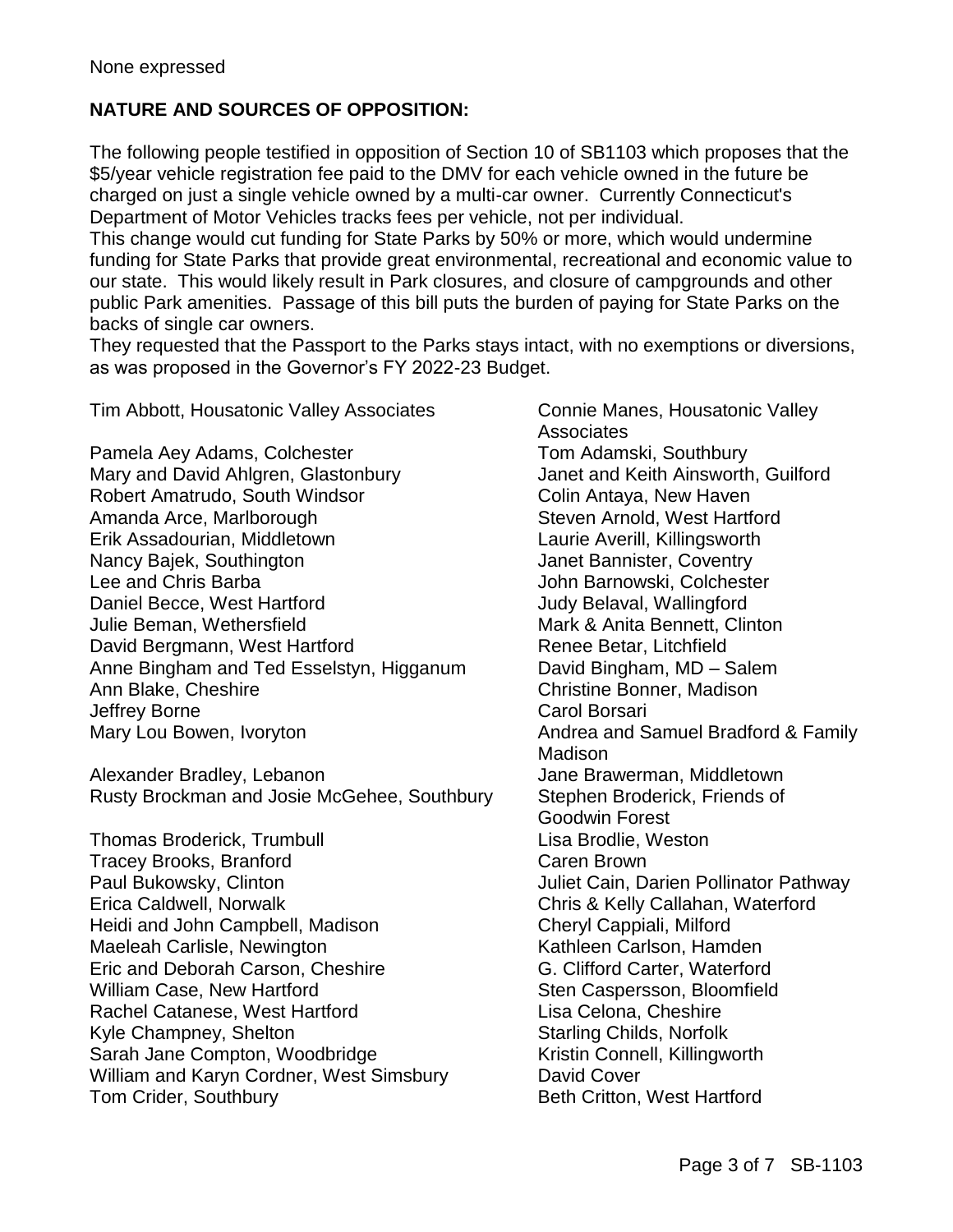R. Richard Croce, Killingworth **Alice Cruikshank, Bloomfield** Nancy Cummings, Killingworth Helen Curry, Friends of Seaside State Park, Inc. Richard Dalterio, Cheshire **Interpretent and School School** Joyce & Justin Daubar, East Lyme Jo Ann Davidson, Westport John Guszkowski, CT Resource Conservation & Development Jeanne Davies, CT Resource Conservation & Development Harcourt Davis, Old Lyme Jayne Bauman de Gant Catherine Delasco, East Granby **Audrey DesMartin, West Hartford** Linda Desrosiers, Milford Maya Dobrynin Lorraine Donovan **Rachel Dorset, Wilton** Mike Dudek, Sharon Christine Edelson Maureen Egan, Madison **Ed Edelson, First Selectman**, **Southbury** Dave Ellis, Wallingford **Christine Elwell-Garrett, Hartford** Robert Evans, Rockfall **Tom Finan, Burlington** Elizabeth Florillo, North Haven **Juliet Fleming** Nathan Foley, Marlborough John Folsom, Pomfret Center Ellen Forman, Woodbury **Kenny Foscue, North Haven** Linda Francois, Bethany Nicole Freidenfelds, Storrs Friends of Sherwood State Park Robert Fritsch, Newington Daniel Gattey, East Hampton Roger Gatto, Essex Stephanie Gatto, Essex **Ellie Gillespie, East Haven** David and Donna Gilroy Chronical Communication Chronical Chronic Linda Glovna, Southington Kristina Gossner, Durham Kevon Gough, Bloomfield Carol Gould, Harwinton **Brock Graham, Old Saybrook** Eileen Grant, Friends of CT State Parks Sister Rosemarie Greco, Litchfield Bill Green, Guilford **Green, Guilford** Jean Green, Guilford Martha Greenwood, West Hartford Hannah Gregory, Meriden Patricia Grigg, Hamden **Evan Griswold, Old Lyme** Claudia Gwardyak, Bloomfield Zoltan Gyarfas, John Halibozek, West Hartford John Halloran, Killingly Raymond Hamilton Jr., New London Eric Hammerling, Connecticut Forest & Park Assoc. Kathryn Hanlon, Plantsville Mary Anne Hardy, North Haven Annela Hawkins Fichter Melanie Hennessey, Branford **Audrey Hill, Brookfield** Wendolyn Hill, Lyme Mary-Michelle Hirschoff, Bethany Walker Holmes, The Trust for Public Land Josee Huang, Farmington Julie Hulten, Sleeping Giant Park Association Sharon Huttner, Branford Susan Izard, West Hartford Susan Izard, West Hartford Steven Jalowiec Madeline Jeffrey, North Stonington Citizens Land Alliance, Inc. Sarah Jennings, Killingworth **Doris Johnson, Windsor** Rene Karas Johnson, Higganum Fred Jones, Hartland Land Trust Paula Jones, Bloomfield Sandra Jones, West Suffield Ralph Kadden, West Hartford **National Communist Communist Cast Angles** Juliet Kapsis, East Hartford Christopher Kelly, Esq. – Save the Sound L. Dean Kendall, Chester Kelly Kennedy, West Hartford **Karen Kremer, Madison** Michelle Kiley, West Hartford **Franci Knight, Harwinton** Joe Kohut, South Windsor **Kipen Kolesinskas, Manchester**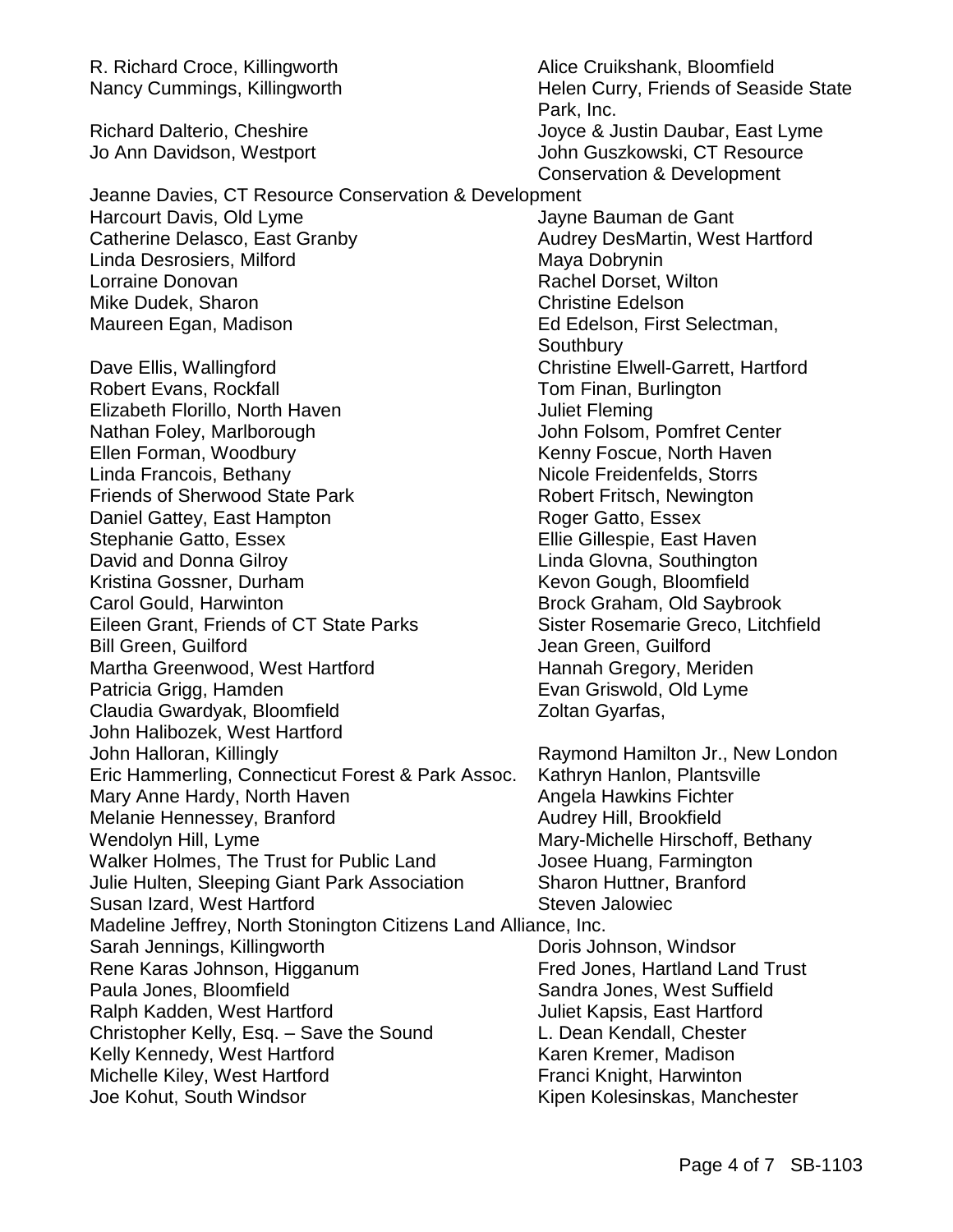Liz Ann Koos,, Friends of Sherwood Island State, Inc. Justin Kopit Christine Koster, Prospect/Naugatuck Michael Krammen, East Granby Bradley & Barbara Kronstat, Guilford Michelle LaBrecque, Plantsville Sharon Lanza, West Hartford Bill Lanzoni, Wallingford Peter and Donna Larkin, Madison Bruce Laroche, Berlin Comm. David Law, Town of Haddam Monica Lee, Manchester David Leff, Collinsville Voltage Joe Lewerk, Lisbon Michael Lloyd, Washington **Heather Lodge, Madison** Nicholas Lodge, Madison **Bonnell Lombardi, Washington** Maureen Lopez, Madison **Alexandra Lowery, Granby** Matthew Lubanko, Madison Brian Lynch Theodore Lynn, West Rock Ridge Park Assoc. Carleen Mabry, Bethany Anthony McDonald, Windsor **Jan Manchester, Simsbury** Connie Manes, The Kent Land Trust **Allison Mangles**, Hamden Roy Manstan, East Haddam Robert Marra, West Haven William and Diane Marshall, South Windsor F. Michael Martucci, Hamden William Marut, Glastonbury **Ruth Matthews, Clinton** Andrew May, Hartford **Robert Mazzawy, South Glastonbury** Sheils McCarthy, MD Daniel McCloskey, Guilford Andrew McKensie, Broad Brook David McKinnis, Fairfield Fillmore McPherson, Madison Joan McPherson, Madison Barbara Mechler, Southbury **Contract Contract Contract Contract Contract Contract Contract Contract Contract Contract Contract Contract Contract Contract Contract Contract Contract Contract Contract Contract Contract Contr** Leah Miller, Hamden Nate Minegar, Old Saybrook Barbara Mingo, New London Dr. Janice Mooney-Frank, STEM

Dawn Morin, Woodstock Gian Andrea Morresi, Bridgeport Thomas Marstan Morse, West Haven Melissa Mostowy, Southwest

Daniel Mullens, Waterford **Irene Murray, Southington** Patricia and Joseph Neafsey, Stafford Cynthia Nethercut, Madison Rick Newton, Mystic **Benjamin Oko, MD, Ridgefield** Janie Palasek, Southington MaryRose Palumbo, Milford Don Paradis **Timothy Parola**, Newington Amy Blaymore Paterson, Ct. Land Conservation Craig Patton, Westport Council Susan Pearson, East Hartland **Constanting Constanting Constanting Constanting Constanting Constanting Constanting** Ellie Perkins, Middletown Marcia Pessolano, Shelton Nicole Peterson, Moodus **Louis Pietig, Westport** Susam Pritchett Post, Bloomfield **Gust Comes and Susam Pritchett Post, Bloomfield** Jeremy Pressman, West Hartford Meral Prewitt, Concerned Citizens Group **Deborah Prior, Windsor** Elaine Quayle, Guilford Cynthia Rabinowitz, NW Conservation

David and Janet Rathbun, Northford Margaret Rattray, Madison Cate& Dave Rauch, Meriden Eileen Rausch, West Hartford Katy Reddick **Perry Rianhard, Madison** Judy Richey, Glastonbury **Michelle Kiley, West Hartford** Sally Richter, Bloomfield **Virginia Rickel Pelletier**, Hartford Jennifer Riggs, West Hartford Mary Lynne Riley Barbara Paul Robinson, Washington Charles Robinson, Washington

coach Conservation District

**District**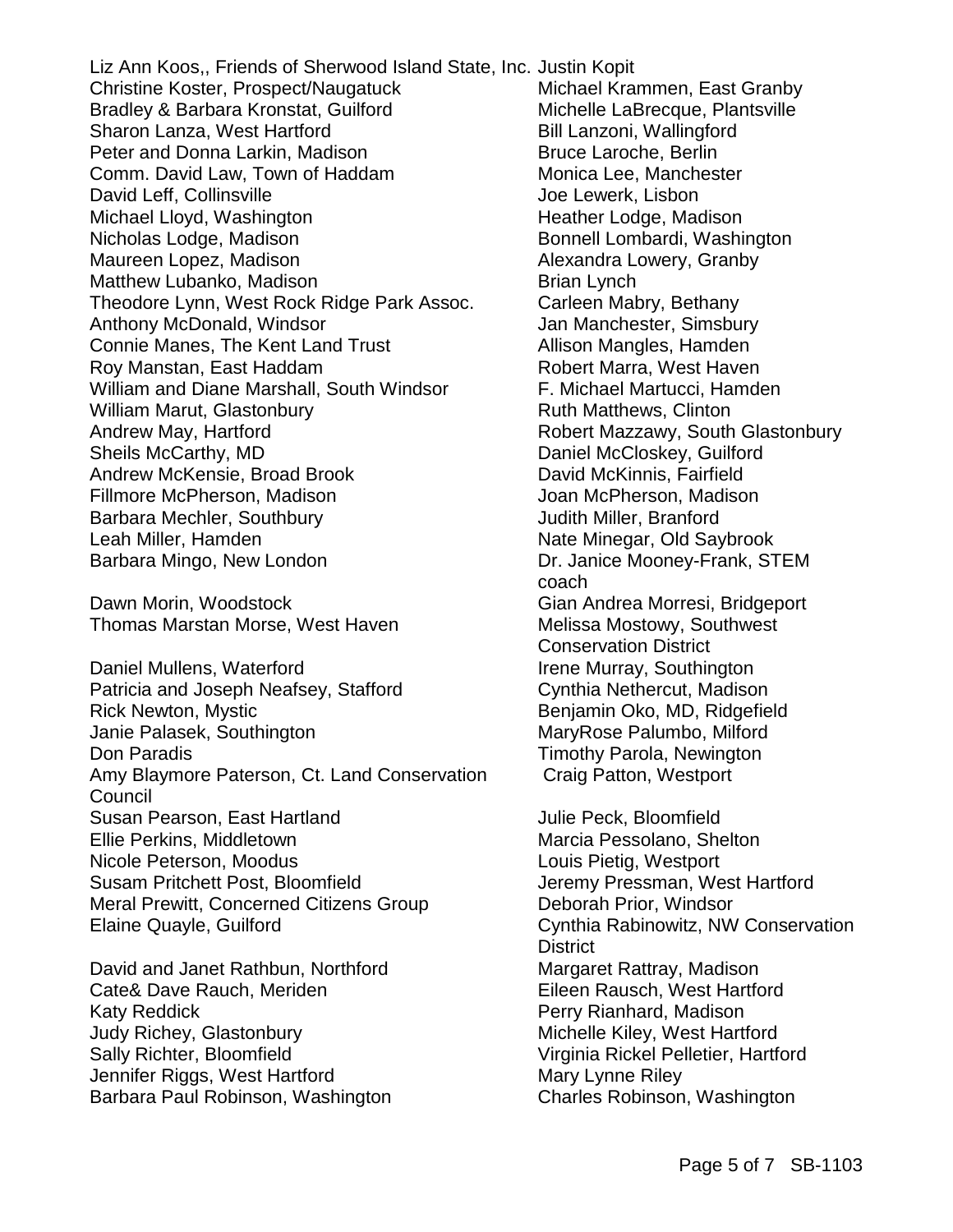Torrance Robinson, Washington **Ada G. Rodriguez, LPC** Robert Roggeveen, West Hartford Ira Rubenzahl Bill Ruel, Old Lyme Lillian Ruiz, Ct Council on Soil and Water Conservation Robert and Maryetta Russell, Branford **Franklin** Jaclyn Ryan, Madison Peter Sachs, LOWA Boots, LLC Laurette Saller, Waterford David Sargent, Northford **Ed Savage, Bloomfield** Denise Savageau, CT. Assoc. of Conservation Dist. Star Sayres, East Haddam Maureen Scalia, East Haven **Ralph Scarpino, Barkhamsted** Elizabeth Auerbach Schiro, Auerfarm State Park Res. Eric Schonenberg, New Fairfield David Schonfeld, West Hartford Mike Schumann, East Granby Lorrie and Terry Shaw, Guilford Lisa Shea, Columbia Liz Shore, Guilford **Pam Simmons, Simsbury** Pam Bisbee Simonds, Guilford Irene Skrybailo, New Milford Darcy Sledge, Westport **Variable 2018** Jason Smith, Windsor Locks Joan Smith, Groton Open Space Assoc. Frank and Betsy St. John, Middlefield William Stableford, Madison **Richard Stanley, West Simsbury** Scott Stetler, Danbury **Alexandra Stevens, Cos Cob** Liane Stevens, Unionville **Brian Stewart, Middletown** Donna Stout, Hartford Chris Sullivan, Southwest Conservation Dist. John Swatt, Jr., Wolcott **Elizabeth Swift, Cromwell** Annemarie and Herbert Arnold, Portland Sheryl Thibeault, Vernon Larry Timmerman, Essex Charles Tracy, Essex Laura and Keith Traver, Killingworth **Frankling John Triana, Prospect** James Trocchi and The Contract of the Mark Turpin Sidney Van Zandt, Groton Open Space Assoc. Diane Vandervoot Wendy Vincent, Friends of Gillette Castle State Park David Vogt, Berlin Eva Vrdoljak and Claude Pryzbysz Louise Washer, Norwalk River Watershed Assoc. Rebecca Wasilewski, Meriden and America Joseph Wasserman, West Hartford Holly Watson, Hebron **Pamela Weaver, Avon** Judith Weiss-Rivera, Madison David Wemett, Newington Susan Whalen<br>
Heather White, West Haven<br>
Heather White, West Haven<br>
Debra Wheeler, East Hartford Heather White, West Haven

Stuart Winquist, East Hampton **Juliet Stuart Winguist**, East Hampton Juliet Communist Communist Communist Commun Barbara Wyton, Redding **Elizabeth Young, Guilford** Mary and Mark Zagorski, Madison Tisha Zawisky, Middletown<br>Alan Zbell, Beacon Falls (Alan Zomick, MD) Alan Zbell, Beacon Falls

**The following people testified in opposition to sections 1-9 of the bill which would remove the exemption for emissions testing on motorcycles and establish and enforce noise limits on motorcycles.**

Daniel Gattey, East Hampton **Robert Gay, Wilton** Ken Gills **Kevin Goodell, Portland** 

Thomas Bush, Canton Center William Clarke, New Hartford